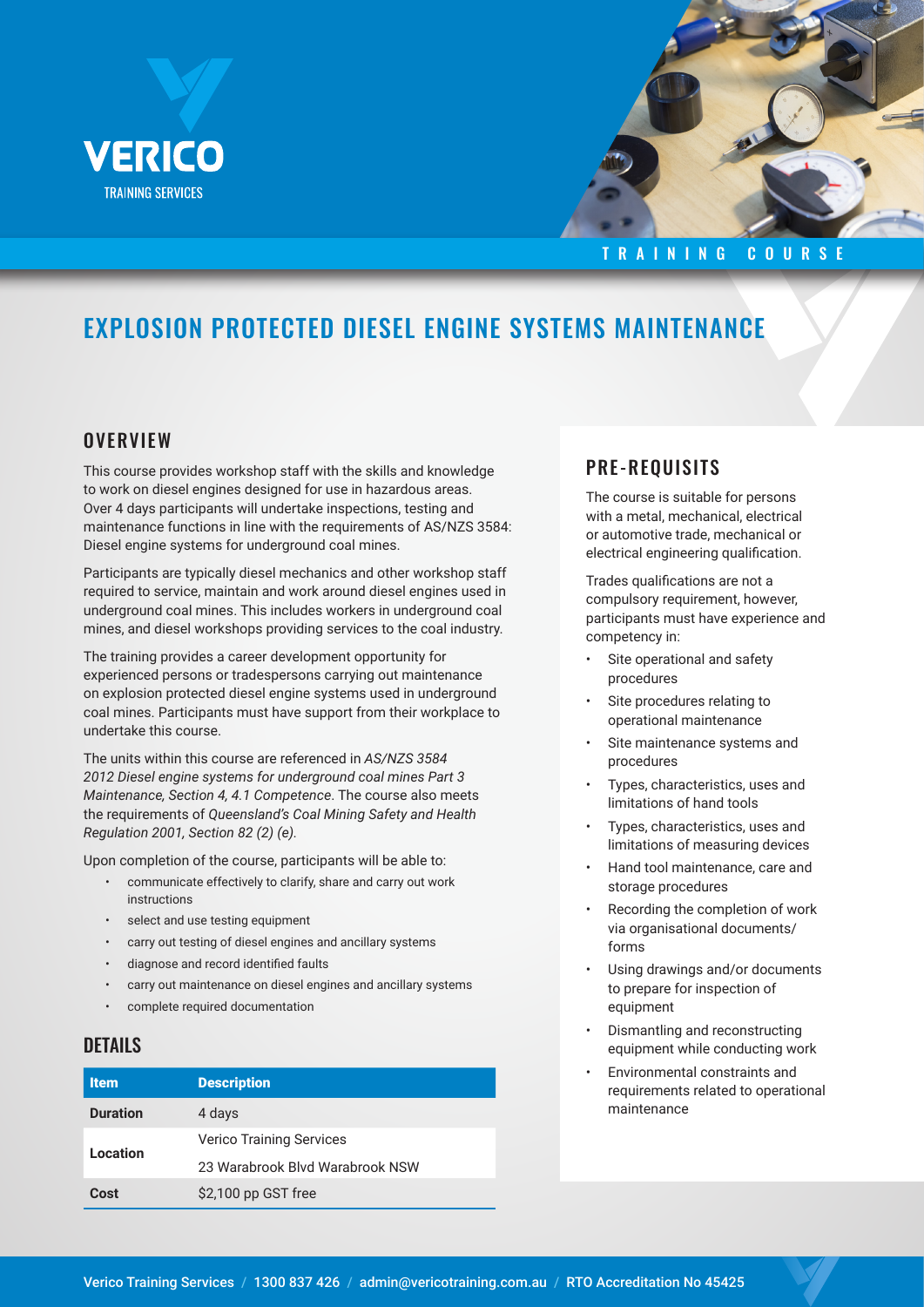

### E X P L O S I O N P R O T E C T E D D I E S E L E N G I N E S Y S T E M S M A I N T E N A N C E

### UNITS OF COMPETENCY

Students are required to complete the following seven units of competency to obtain this accreditation.

| <b>Code</b> | <b>Title</b>                                                                             |
|-------------|------------------------------------------------------------------------------------------|
| RIIDES301D  | Inspect, test and maintain diesel engine systems and their ancillary systems             |
| RIIDES302D  | Inspect, test and maintain joints on diesel engine systems                               |
| RIIDES303D  | Inspect, test and maintain cooling systems on diesel engine systems                      |
| RIIDES304D  | Inspect, test and maintain inlet systems on diesel engine systems                        |
| RIIDES305D  | Inspect, test and maintain exhaust systems on diesel engine systems                      |
| RIIDES306D  | Inspect, test and maintain safety shutdown systems on diesel engine systems              |
| RIIDES307D  | Test, determine the cause and rectify excessive emission levels on diesel engine systems |

The RTO reserves the right to change the units within this training as required. Please refer to the Enrolment Form for the terms and conditions of enrolment, which includes: Enrolment and Selection, Training Guarantee, Course Fees, Payments and Refunds, Course Fees paid in Advance, Recognition of Prior Learning (RPL) or Credit Transfer.

## ASSESSMENT REQUIREMENTS

Students will be provided with Assessment Workbooks outlining the assessment requirements, and tasks to be completed.

Assessment tasks include:

- Question and answer activities
- Measurements and calculations
- Review/confirmation of dimensions on certification drawings
- Simulations of maintenance work on explosion protected diesel systems
- Completing inspection/maintenance reports

## COURSE OUTCOMES

Upon successful completion of this course, participants will be given a Statement of Attainment for the units successfully completed.

## LANGUAGE, LITERACY AND NUMERACY REQUIREMENTS

**Reading and writing** The nature of the work is obtained from documentation, drawings and instructions are followed and manuals are reviewed. Mandatory documentation is completed in accordance with established procedures.

**Oral communication** Conduct a toolbox talks with others at the work site. Assistance is sought from appropriate persons to overcome difficulties. Hazards in the work area are recognised and reported. Recommendations for rectifying defects are made.

**Numeracy and mathematics** Dimensions are extracted from drawings and diagrams.